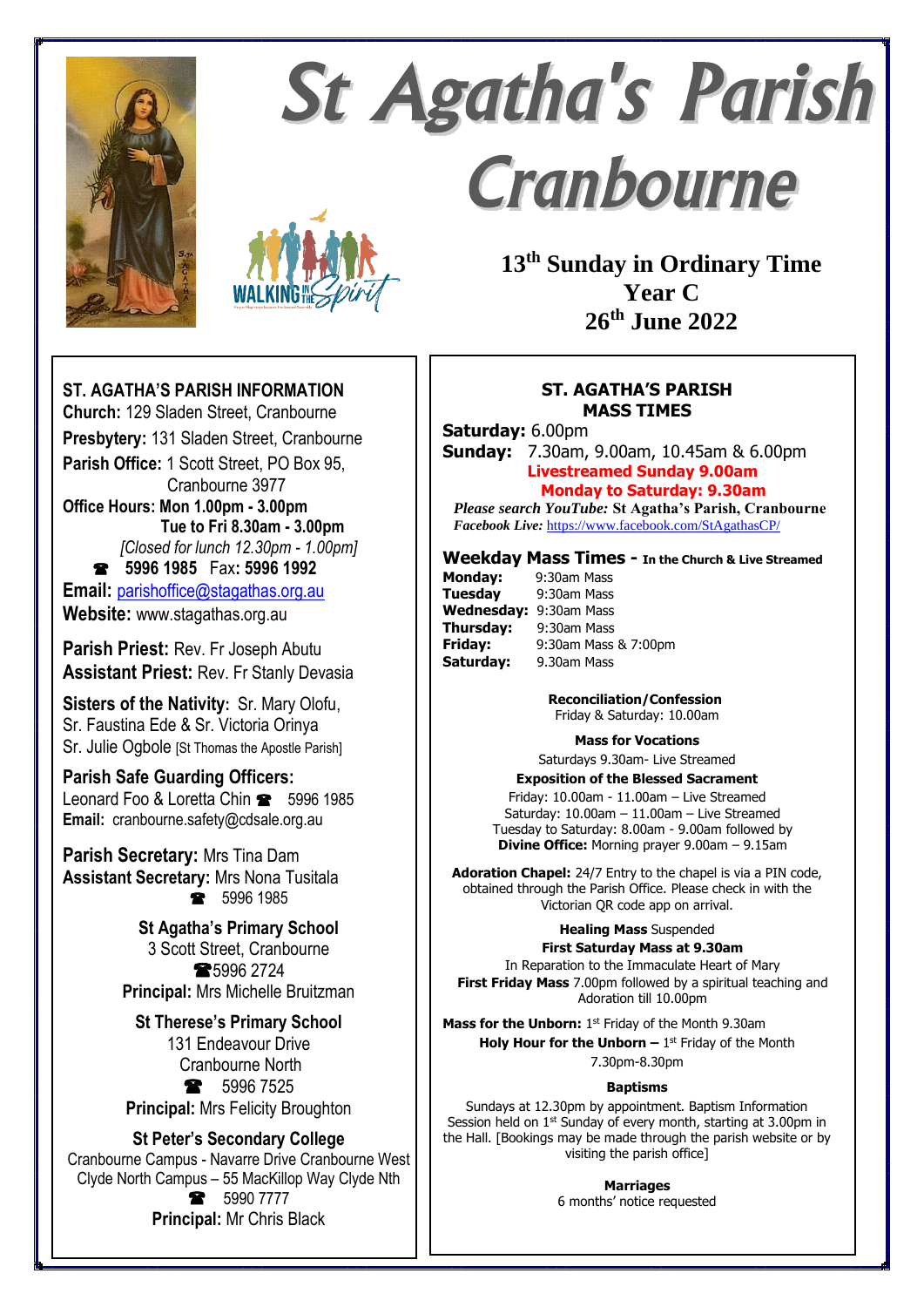| Dear Parishioners, We welcome Sr Mary back this weekend from her       |  |
|------------------------------------------------------------------------|--|
| holidays.                                                              |  |
| Thoule you to all those who conjoind look woolcome at the Confirmation |  |

Thank you to all those who assisted last weekend at the Confirmation Mass at St Peter's College.

Please keep the plenary members Bishop Greg Bennet, Fr Peter Slater VG, Fr Denis O'Bryan EV, Lize Privitera, Katherine Jelavic and Sr Mary Olofu in your prayers as they prepare for the second assembly of the Plenary Council.

During the week Bishop Greg announced the resignation of Ms Maria Kirkwood, Director of Catholic Education Sale and Chief Executive Office of DOSCEL, to take effect from 23rd December 2022. Maria has given outstanding service to the Diocese as both Director of Catholic Education and Chief Executive Office of DOSCEL. We wish Maria the very best for the future.

We welcome Mrs Felicity Broughton as new Principal at St Therese's School and Mrs Michelle Bruitzman who has now taken up her role as new Principal at St Agatha's School. We wish them all the best and look forward to working together.

A reminder if you wish to offer a Mass, please do not come to the Sacristy before Mass. We ask that you please contact the Parish Office directly to arrange Mass intentions. Thank you.

We will officially farewell Gus Spierings and wish him all the best in his retirement on Sunday 17<sup>th</sup> July at the 9.00am Mass.

Please pray for the victims of the devastating earthquake in Afghanistan and to bless the people of Sri Lanka with resources they need to help the country recover.

The Parish Office will be closed this Tuesday 28<sup>th</sup> June as the staff will be attending a Safety meeting, the parish office will reopen at 2.00pm. May God bless you, Fr Joseph.

**WE WELCOME AS CHILDREN OF GOD:** Isaiah Florigny, child of Jean & Marie, Sienna Lee, child of Benjamin & Caterina, Levi Manuel, child of Ralston & Christelle, Amelia Henriquez, child of Gustavo & Aleiandra, Charlie McGee, child of Andrew Bianca and Sienna Taranto, child of Roberto & Jessica.

**WEDDING BELLS:** Congratulations to Jean Florigny and Marie Vyravene on their Marriage this weekend.

**CONGRATULATIONS** to Denis & Marie Vasquez on celebrating their 25<sup>th</sup> Wedding Anniversary this week.

**ST VINCENT DE PAUL WINTER APPEAL:** A special collection will be taken up at all Masses this weekend.

**FIRST COMMUNION:** Information Session and Parent Workshop: Wednesday 20<sup>th</sup> July at 7.00pm or Wednesday 27<sup>th</sup> July at 7.00pm. Parents need to attend only One session (no need to bring your child). Note that this night will be a combined Information Night and Parent workshop. For more information contact Sr Faustina on 5996 1985

**PETER'S PENCE:** A special collection will be taken up at all Masses on the 9 & 10<sup>th</sup> July. This collection is designated for the Pope's apostolic and charitable ministry.

**2022 CHILD SAFETY WEEK COMPETITION:** Get creative. Tell us what makes you feel safe and supported? The Diocese invites all school-age children to participate in a competition where entries can be a poster (digital or scanned in electronic form) or video (mp4). See entry form, ideas and support materials on <https://www.cdsale.org.au/child-safety-week> or contact your parish. Entries close Friday 22 July 2022

RCIA TEAM MEETING: A meeting will be held on Wednesday 6<sup>th</sup> July at 7.30pm in the Parish Hall, for team members, sponsors and Catholics interested in learning more about the Catholic Faith

**R.C.I.A. 2022-2023** *Come & See:* It's not too late to join, meetings start Wednesday 13<sup>th</sup> July at 7.30pm in the Parish Hall. All welcome! For further information contact Tina at the Parish Office on 5996 1985.

**JUNIOR RCIA:** For older children who have not completed their Sacraments. It's not too late to join now until Easter 2023. Meeting on Saturday's at 4.00pm in the Parish Hall. For more info contact Sr Victoria on 5996 1985.

**MONTHLY PRAYER VIGIL** will take place this Friday 1<sup>st</sup> July. Mass at 7.00pm, followed by Adoration of the Blessed Sacrament. The Vigil will conclude at 10.00pm. Saturday Morning Prayer of the Church at 9.00am, followed by Mass at 9.30am. **The all-night Prayer Vigil is held on the first Friday of each month.** All Welcome!

**FIRST SATURDAY OF THE MONTH:** Mass of Reparation in honour of the Immaculate Heart of Mary will take place Saturday 2019, after the 9.30am Mass. This devotion includes the reciting of 1 Rosary and meditating on the other 3 Mysteries of the Rosary and concluding with a consecration to the Immaculate Heart of Mary. All Welcome.

*Netflix for Catholics, free for all parishioners! Go to our parish website at* **<https://stagathas.org.au/item/21-formed-gift-subscription.html>**

*on how to join and logon with the parish code: 2QKKNB Every week - Formed highlight different content.* **This week: Foundations**

**https://watch.formed.org/foundations**

FORMED

**GROWING GOOD MEN PROGRAM:** A partnership of CYC Ministries and menAlive Ministries. For Father's & Teenage Sons [aged 12-15yers] August 12<sup>th</sup> to 14<sup>th</sup>, Forest Edge in Neerim East. This is a great opportunity for Dads and their teenage sons to grow their relationship and for Dad's to be able to affirm their sons as they move out of adolescence into adult life and into men of courage, conviction and generosity. For more information contact Emma [emma@cycministries.org.au](mailto:emma@cycministries.org.au)

**YARRA THEOLOGICAL UNION:** YTU Enrolments Online options available 20 June – 1 July 2022. [www.ytu.edu.au](http://www.ytu.edu.au/) or 03 9890 3771

**WALKING IN THE SPIRIT NATIONAL PRAYER PILGRIMAGE FOR THE PLENARY COUNCIL:** People across the country are invited to participate in a national prayer pilgrimage as the Catholic Church in Australia prepares for the Second Assembly of the 5th Plenary Council of Australia in Sydney from July 3-9. We pray for the Holy Spirit's guidance and grace for the Members who will gather and also for ourselves and the Church, that we may have the courage to follow where God is leading us. 'Walking in the Spirit Prayer' resources go to: [www.plenarycouncil.catholic.org.au/walkinginthespirit](http://www.plenarycouncil.catholic.org.au/walkinginthespirit)

**SECOND ASSEMBLY OF THE PLENARY COUNCIL:** With just two more weeks to go, please keep in your prayers our members, Bishop Greg Bennet, Fr Peter Slater VG, Fr Denis O'Bryan EV, Lize Privitera, Katherine Jelavic and Sr Mary Olofu, who have been preparing in several ways including, listening and discerning. There are 30 motions across eight mission which will form the backbone of their reflection, discussion and decisions at the Second Assembly due to take place from the 3rd to 9th July2022. The framework for motions can be accessed at [www.cdsale.org.au.](http://www.cdsale.org.au/)

**COME HOLY SPIRIT – A 2 Day Spiritual Retreat for Children**  Saturday July 2<sup>nd</sup> & 3<sup>rd</sup> 2022 10am to 4pm at Holy Family Church Hall, 100 Power Rd, Doveton. Food provided. Enrolments Required. Please visit [www.divinekids.com.au](http://www.divinekids.com.au/) to enrol.

**REFRESHED & RENEWED ONLINE RETREAT:** 28 – 30 July 2022 | Registration: \$20. Do you sometimes feel like you're just trying to survive? Catholics across Australasia want to answer the Church's call to mission. Yet with the demands of parish work and a global pandemic, it's easy to feel discouraged and burnt out. That's why it's so important that we take the time to be re-energised and revived in the power of the Holy Spirit. Together with Parousia, we invite you to the Refreshed & Renewed online retreat on 28-30 July featuring Dr. Edward Sri, Fr. James Mallon, Deacon Harold Burke-Sivers, Steve Ray, and many more — where you will encounter Jesus through prayer, be reenergized by amazing talks, and experience the Holy Spirit renew your heart. Register today at: [www.divinerenovation.org/refreshed-renewed](http://www.divinerenovation.org/refreshed-renewed) and be refreshed and renewed in your desire and energy to continue the work of evangelisation and mission!

**ST VINCENT PALLOTTI SCHOLARSHIP TRUST:** The St Vincent Pallotti Scholarship Trust offers scholarships to enable lay people to further their understanding and skills in leadership/ministry or a specialised activity, such as promoting faith enhancement, social justice and pastoral care. More information and Applications Forms are available on our website [https://pallottine.org.au/scholarships/st](https://pallottine.org.au/scholarships/st-vincent-pallotti-scholarship-for-lay-ministry.html)[vincent-pallotti-scholarship-for-lay-ministry.html](https://pallottine.org.au/scholarships/st-vincent-pallotti-scholarship-for-lay-ministry.html) Closing Date 29 July

**PALMS AUSTRALIA:** Neighbours Without Borders Training. Participants will be guided to ascertain, analyse, and act on the opportunities for their community to achieve the potential diversity provides to grow greater capacity. Free webinar at 5.30pm AEST on Thursday 30 June 2022. [https://palms.org.au/event/nwb-free](https://palms.org.au/event/nwb-free-introductory-seminar-pm/)[introductory-seminar-pm/](https://palms.org.au/event/nwb-free-introductory-seminar-pm/)

**SAFEGUARDING:** Our Parish is committed to providing a safe and supportive environment for all people with special concern for children, young people and adults at risk. Our Safeguarding Officers are Leonard Foo & Loretta Chin who can be contacted the Parish Office on 03 5996 1985 or emai[l Cranbourne.safety@cdsale.org.au](mailto:Cranbourne.safety@cdsale.org.au) If a person is in immediate danger of physical or sexual abuse: **Call 000**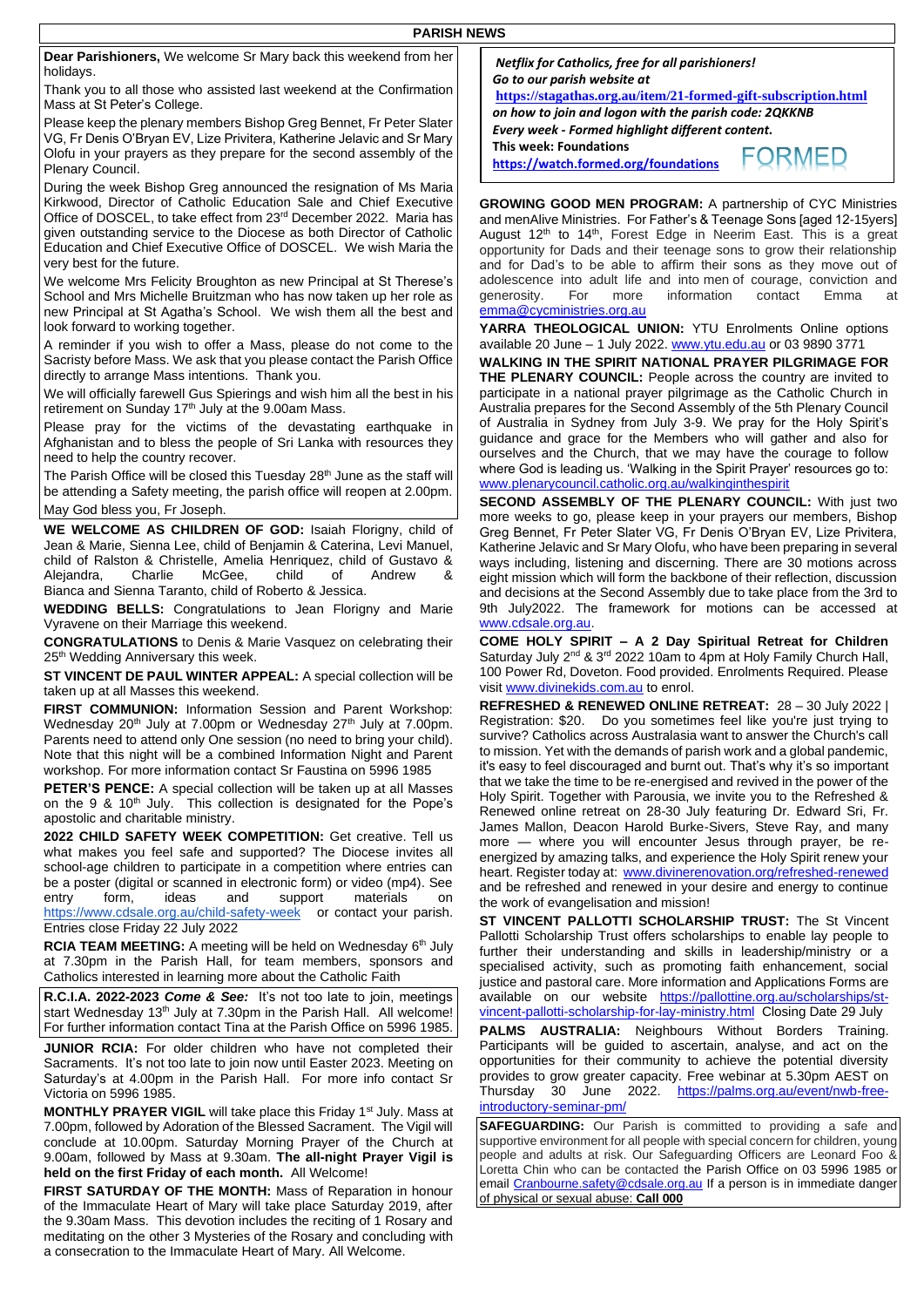**The Recently Deceased:** Catherine Fernandes



**Those whose anniversary or remembrance occurs at this time**: Carlton Narcis, Sadanandan David, Eugene D'Cruz, Glen Santineer 1<sup>st</sup>, Leslie Rodrigues, Lyndon Vaughan, Leticia Candido, Sr Helen Adah SON, Fr Michael Dwyer, Prof, Fr Sylvester Barry, Mgr Bill Walsh, Fr Eugene O'Connell, Mgr John Gallagher

**Those who are sick:** Stanley Jacobs, Catherine Williams, Lorenzo, Ignazia Carcangio, Edgar Lalouette, Nella Raffa, France Bernon, Janet Elliott, Margaret Fry, Baby Noah, Rosa Visalli, Teresa & Mario Marinelli, Annarosa & Ignazia Zucca, Otto Harris, Lyndell Adikari, Gerry Shafton, Cynthia Leonard, Hercules Pillay

With respect for the privacy of the person who is ill, we can only accept requests from the ill person or their immediate family. Please advise the Parish *Secretary if you wish to be taken off the sick list.*

*If you would like a Mass Offered for a loved one, special occasion or other intention please contact the Parish Office at least a week prior to the date requested.*

| READINGS FOR NEXT SUNDAY-14th Sunday in Ordinary time<br>Is 66:10-14 |                 |                                      |  | Gal 6:14-18                                                                     | Lk 10:1-12,17-20                                               |  |
|----------------------------------------------------------------------|-----------------|--------------------------------------|--|---------------------------------------------------------------------------------|----------------------------------------------------------------|--|
| 25th & 26th June 2022                                                | Lector          |                                      |  |                                                                                 |                                                                |  |
| Sat Vigil 6.00pm                                                     | Childrens Choir | C D'Lima, A Simmons, M D'Costa       |  |                                                                                 | <b>JOICE FOR LIFE</b><br>ST AGATHA'S VOICE FOR LIFE            |  |
| 7.30am                                                               | R Trevisan      | C Beloso                             |  | <b>MASS FOR THE UNBORN - 9.30am Mass</b><br>1 <sup>st</sup> Friday of the Month |                                                                |  |
| 9.00am                                                               | P Joseph        | M Dam, G Nelson, R Alejandro         |  |                                                                                 |                                                                |  |
| 10.45am                                                              | A D'Mello       | T Lupeamanu, R Holsinger, C Tyminski |  | <b>HOLY HOUR OF ADORATION, 7.30pm</b>                                           |                                                                |  |
| 6.00 <sub>pm</sub>                                                   | T Hummel        | E Abraham, A John, Y Prasetyo        |  |                                                                                 | 1 <sup>st</sup> Friday of the Month - at our Adoration chapel  |  |
| <b>CHILDREN'S LITURGY</b>                                            | Suspended       |                                      |  |                                                                                 |                                                                |  |
| <b>CHURCH COUNTERS</b>                                               |                 | A Thomas, A Estrada, R Estrada       |  |                                                                                 | "Verily I say unto you, in as much as you                      |  |
|                                                                      |                 |                                      |  |                                                                                 | have done it unto one of the least of                          |  |
| and a ard s saaa                                                     | .               |                                      |  |                                                                                 | بالمقادم والمستحيط المتمرد المتموية المستحل والمناقب والمستحلة |  |

| 2nd & 3rd July 2022       | Lector           |                                     |
|---------------------------|------------------|-------------------------------------|
| Sat Vigil 6.00pm          | M Lim            | R Trevisan, L Lim, R Sutherland     |
| 7.30am                    | M Lutu           | P & L Joseph                        |
| 9.00am                    | J Raudino        | R Spierings, D Barker, K Parrocho   |
| 10.45am                   | R D'Mello        | R D'Mello, T Nyerenyere, R D'Mello  |
| 6.00pm                    | A Malia Ulu      | C Joseph, J Connell, T Hummel       |
| <b>CHILDREN'S LITURGY</b> | <b>Suspended</b> |                                     |
| <b>CHURCH COUNTERS</b>    |                  | R & C Beloso, M Rodrigues, M D'Lima |

these My Brethren, you have done it unto Me." *Matthew 25:40*

## **GROUPS & MEETINGS**

**RCIA:** [For Adults interested in becoming Catholic] Enquiries: Tina 5996 1985.

**RCIC:** For children aged 4 years and above preparing for Baptism. Sr Victoria 5996 1985.

**CATECHETICS [R.E.] CLASSES:** Each Wed at 4pm in the Hall during School Terms. Enquiries: Sr. Victoria 5996 1985

**AFRICAN CATHOLIC COMMUNITY:** 1<sup>st</sup> Sunday of the Month after 10.45am Mass in the Hall. Enq: Sisters

THE BRIGADIERS OF LOURDES: 2<sup>nd</sup> Saturday of the Month 2.30pm - 4pm. Enq: Lorraine Dunkley 5996 8771

**DIVINE MERCY CHAPLET:** Weekdays after morning Mass & Rosary in the Church.

**SAMOAN DIVINE MERCY PRAYER GROUP:** Tuesday 6.30pm to 8.30pm in the Church. Enq: Petelo 0435 118 132

**CHARISMATIC PRAYER GROUP**: Mon 10.30am Parish Hall Ph: Jacinta 0426 973 026

**PARISH CELLS COMMUNITY: For further information contact Parish Office.** 

**SPIRITUAL DIRECTION:** Providence House, 135 Sladen Street. 1 hour by appointment only. Enq: Ruth 0477 800 161 **YOUTH GROUPS INVIGORATE [Age 12-14]** Meet 2nd Sunday of the month 12noon to 3.00pm after 10.45am

**AGAPE [Age 18+]:** Meet 3<sup>rd</sup> Sunday of the month 12noon to 3.00pm after 10.45am Youth Mass. Enq: Sr Mary 5996 1985

**VOICE FOR LIFE GROUP:** Enquiries: Maria Nieuwesteeg 0409 563 864 or email [voiceforlife@hotmail.com](mailto:voiceforlife@hotmail.com)

**ST. VINCENT DE PAUL:** Vinnies Shop - 218 High Street Cranbourne. Phone: 5996 3926, **Vinnies Help Line: 1300 305 330**

**ST. VINCENT DE PAUL MEETING:** 1<sup>st</sup> & 3<sup>rd</sup> Tuesday of the Month in the Hall; Rosary 7.00pm; Meeting 7.15pm.

**CATHOLIC CARE GIPPSLAND:** For Family & Relationship Counselling phone 5941 4100 for appointments.

**GODSTART:** Post-Baptism follow-up Program. For further information contact Sr Mary 5996 1985

**PLAYGROUP**: For COVID safety reasons, suspended until further notice. Contact Sr Mary 5996 1985

FAMILY ROSARY GROUP: 3<sup>rd</sup> Friday of the Month in the Parish Hall. Enquiries: Anita 5995 5545

PARISH PASTORAL COUNCIL Parish Pastoral Council members are a means of communication for perceived needs in the Parish, ideas, suggestions & feedback.

**LIVE STREAMING MASSES:** Sunday 9.00am Mass, Masses 9.30am weekday are Live Streamed, for those parishioners who are home bound and unable to attend Mass. <https://www.youtube.com/StAgathasParishCranbourne>

**https://www.facebook.com/StAgathasCP** @StAgathasCP **PGoogle play CApp Store PARISH APP**: The parish has an APP that is available from the '**APP STORE**' and the '**GOOGLE PLAY STORE**'. It contains Mass Times, Parish Calendar, Weekly Bulletin and much more! Simply **search for St Agathas** and download the APP to your mobile device.